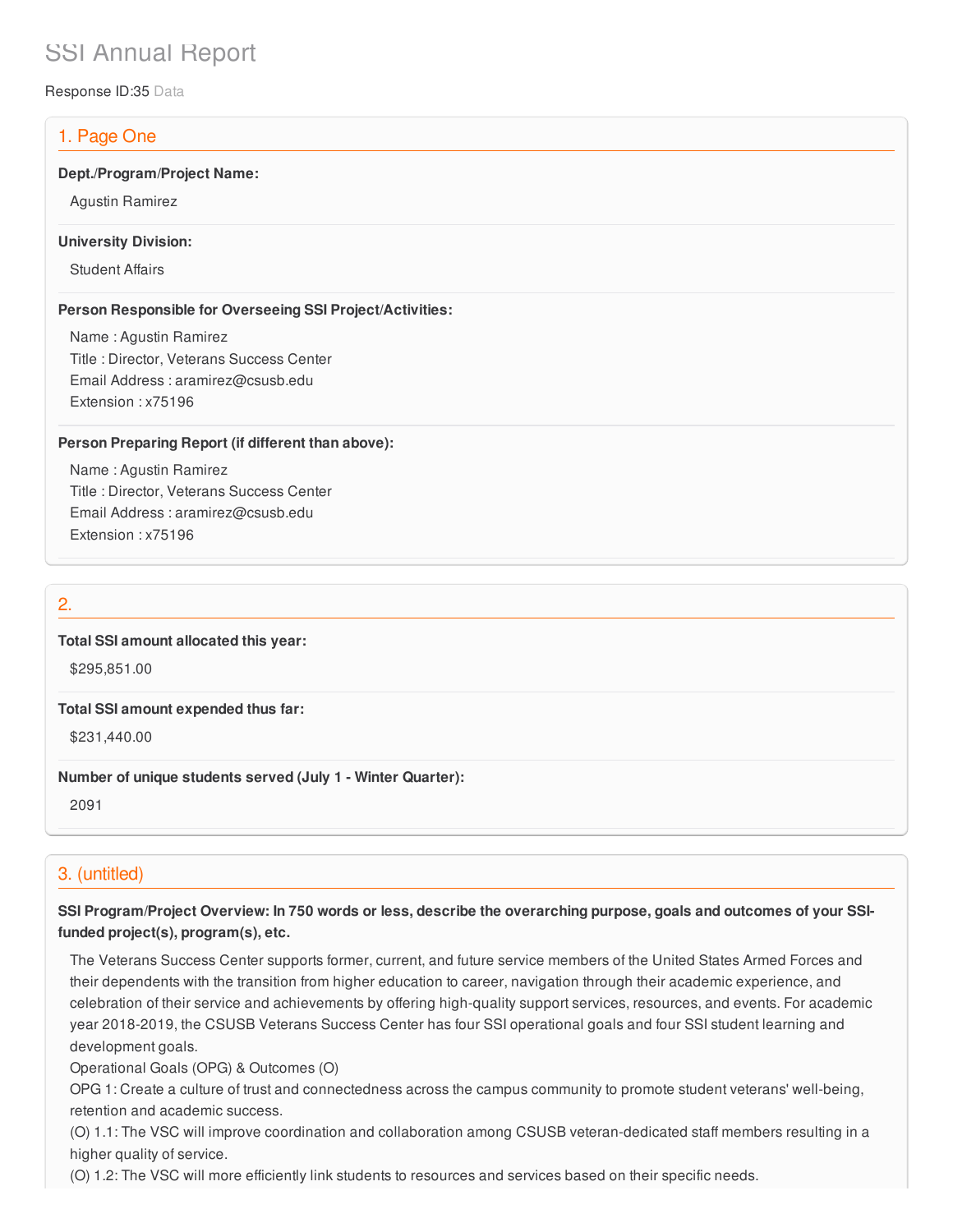OPG 2: Develop long lasting partnerships with veteran serving organizations and post-secondary institutions to garner community resources, learn best practices and better understand the specific needs of student veterans.

(O) 2.1: The VSC will establish effective partnerships which include diverse memberships, vision statements and evidence processes.

(O) 2.2: The VSC will develop a student veterans' profile to create programs and services that meet student needs.

OPG 3: Build an environment that promotes understanding and nurtures the value of military service and the celebration of human difference.

(O) 3.1: The VSC will increase faculty and staff awareness of student veteran issues.

(O) 3.2: The VSC will improve the image of U.S. Military veterans and their dependents on the CSUSB campus.

OPG 4: Provide a positive experience for student veterans.

(O) 4.1: A majority of students surveyed will report that they are satisfied or very satisfied with the VSC.

(O) 4.2: The VSC will determine attitudes of veterans leaving CSUSB.

Student Learning Goals (SLG) and Outcomes (O)

SLG 1: Provide Academic Support

(O) 1.1: Student veterans will understand their coursework.

(O) 1.2: Students will be able to find and interpret relevant information from text, tables, graphs, maps, media, personal communication, observation and electronic databases.

SLG 2: Connect students to campus resources, policies and procedures

(O) 2.1: New student veterans will be able to locate campus policies, procedures, opportunities and individuals that can

contribute to their academic and personal success.

(O) 2.2: Students will engage as part of a larger campus community.

SLG 3: Provide co-curricular activities

(O) 3.1: Student veterans will demonstrate increased campus engagement by attending VSC-sponsored events.

(O) 3.2: Students will participate in clubs and activities.

(O) 3.3: Students will exchange experiences and successes.

SLG 4: Provide students an opportunity to develop skills and knowledge that will form their basis for their life-long learning

(O) 4.1: Students will sharpen their critical thinking and problem solving skills.

(O) 4.2: Students develop the skills necessary be creative and self-expressive.

## 4. (untitled)

Alignment to ILOs: To which of the following Institutional Learning Outcomes (ILOs) do you feel as though your SSI-funded project aligns? (Check all that apply.) Details regarding the ILOs can be found on Office of [Academic](https://www.csusb.edu/sites/csusb/files/CSUSB_Institutional_Learning_Outcomes-Endorsed.pdf) Programs website.

Breadth of Knowledge Depth of Knowledge Critical Literacies Ways of Reasoning and Inquiry Creativity and Innovation Integrative Learning Engagement in the Campus, Local, and Global Communities Diversity and Inclusion

# 5. (untitled)

SSI-Funded Activities: Please list and describe the activities undertaken through winter quarter with your SSI allocation. **This section should address only those activities occurring this fiscal year.**

Operational Activities (OPA)

OPA 1.1 On 2/14/19, Dr. Marshall Thomas from the CSUCO conducted a campus visit. During Dr. Thomas's visit, the VSC held meetings with the Student Veterans Organization, Dr. Morales, IVP Le Grande, Dean Seal, the AVPs, MPPs, and military-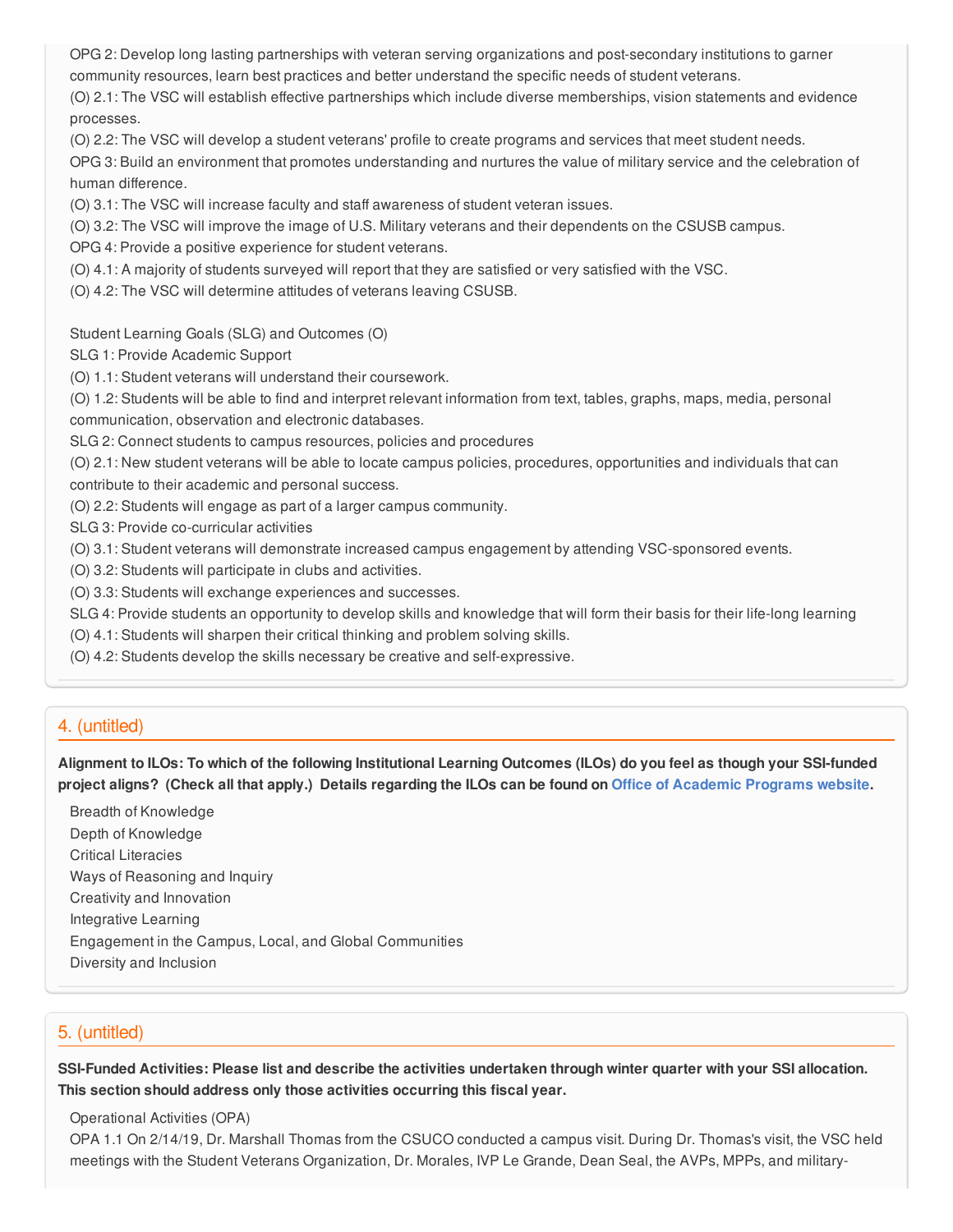dedicated staff of Student Affairs and Academic Affairs offices, to discuss strategies to increase military retention and graduation rates, and discuss new legislation affecting campus veteran/military student policies.

OPA 1.2 Collaborated with UGS to promote Coyote Advising One Stop on 4/18/18, on 10/14/18, and on 5/7/19. VSC tabled and sponsored student snacks and promotional items.

OPA 1.3 The VA School Certifying Official (SCO) certified or facilitated the benefits quarterly for over 664 students, totaling over \$4.6 million in VA/DoD money towards tuition, housing and books. Additionally, the SCO advises over 1000 students regularly as part of our dedication to GI2025.

OPA 1.4 The SCO developed an Education Benefits Workshop for faculty and staff in order to inform these student-serving professionals on the types of education benefits offered by the DoD and VA and how enrollment in these benefits can affect options for student enrollment, schedule adjustments, time to degree completion, and financial aid. Workshop was offered through the Staff Development Center.

OPA 1.5 With the goal of improving customer service, reviewing and improving student services and programs, the VSC continued to cross-train its paraprofessional staff and commit to intentional professional development by enrolling paraprofessionals in the Coyote GROWS program. Additionally, VSC staff participated in professional development through campus resources and professional conferences.

OPA 1.6 The VSC continues to provide consolidated services for academic advising, recreation, and resources for our students. The VSC's most used services include advising with the SCO, computer access/printing, test-taking materials and school supplies, and recreational space for studying/relaxing.

OPA 1.7 To assist students with competency in course subjects and technology, the VSC continues to provide academic support through English and Math tutoring and has added an IT tutor for technology.

OPA 2.1 The VSC continues to grow its visibility in the veteran-serving community through professional collaboration with our community and IHL peers. Highlights from 18-19 include attendance/participation at CAPED (San Francisco), CCC Veterans Summit (Monterey Bay), Veterans Day Events (Ontario Kaiser, and Lincoln Elementary School in Colton), Region 9 Meeting (Los Angeles), Military NASPA (Las Vegas), CSU Veterans Affairs Summit (CSU Northridge), Women in the Military (CSU Fullerton), Military Symposium (UC Riverside).

OPA 2.2 The VSC developed campaigns addressing three critical needs: Professional Development, Career Readiness, and Financial Literacy. As part of the DSA Strategic Plan, and GI 2025, advising students of the time to degree completion as well as maximizing benefits to avoid debt is part of the campaign to improve retention and graduation rates; and building NACE core competencies is part of the campaign to improve post-graduation career placement. The VSC is offering professional development workshops as part of its monthly STARS seminars, including a resume workshop, mock interviews, and a job fair. The VSC is ensuring that students are aware of costs of school, debt, and financial wellbeing. To this end, the VSC has partnered with VAREP, a community group of Realtors, Brokers, and Lenders who are dedicated to building financial literacy and homeownership in the veteran community.

OPA 2.3 Partnered with several campus an off campus departments for advising, career and educational campaigns including VA Loma Linda for VA workstudy placement, First Year Experience SOAR and Transfer Orientation, Preview Night (SBC and PDC), Ability Awareness Fair, Inaugural Career Symposium, Q2S Workshops, Coyote GROWS program, NAMI silent auction; and the VSC hosted or tabled at College of the Desert, Mount San Jacinto, Norco College, San Joaquin Valley College, and UCR.

OPA 2.4 Established an Alumni Mentorship program and a Professional Mentorship program which places veterans with an alumnus or professional in their career who provides guidance and career counseling.

OPA 3.1 Hosted eleven university-wide events that highlighted military traditions and contributions: VSC Open House (SB and PDC), 9/11 Day of Service, Air Force Birthday, Navy Birthday, Marine Corps Ball, Fall Veterans Graduation Ceremony, Military Appreciation Night, and Women's Veterans Day. Armed Forces Day events at the SB and PDC campuses are scheduled for May 14 and 16 and the Memorial Day event is scheduled for May 21 and 23. The Spring Veterans Graduation Celebration is scheduled for June 5, 2019.

OPA 3.2 The VSC facilitated a bi-weekly "Screenwriting for Military Veterans" course. Upon conclusion of the course, a monthly Military Veterans Writers Group was established and a website Written by Veterans was created

(writtenbyveterans.com). On April 13-14, 2019, the Veterans Writers Group will exhibit their thirty-three published works at the Los Angeles Times Festival of Books Literary Fair at the University of Southern California.

OPA 3.3 Published an edition of the Reveille Newsletter (#38) to highlight military-student issues and accomplishments and distributed to the campus listserv as well as on the VSC webpage.

OPA 3.3 The VSC began to promote its events and highlight student stories using social media and other media platforms including Reach, Facebook and Instagram (#CSUSBVSC).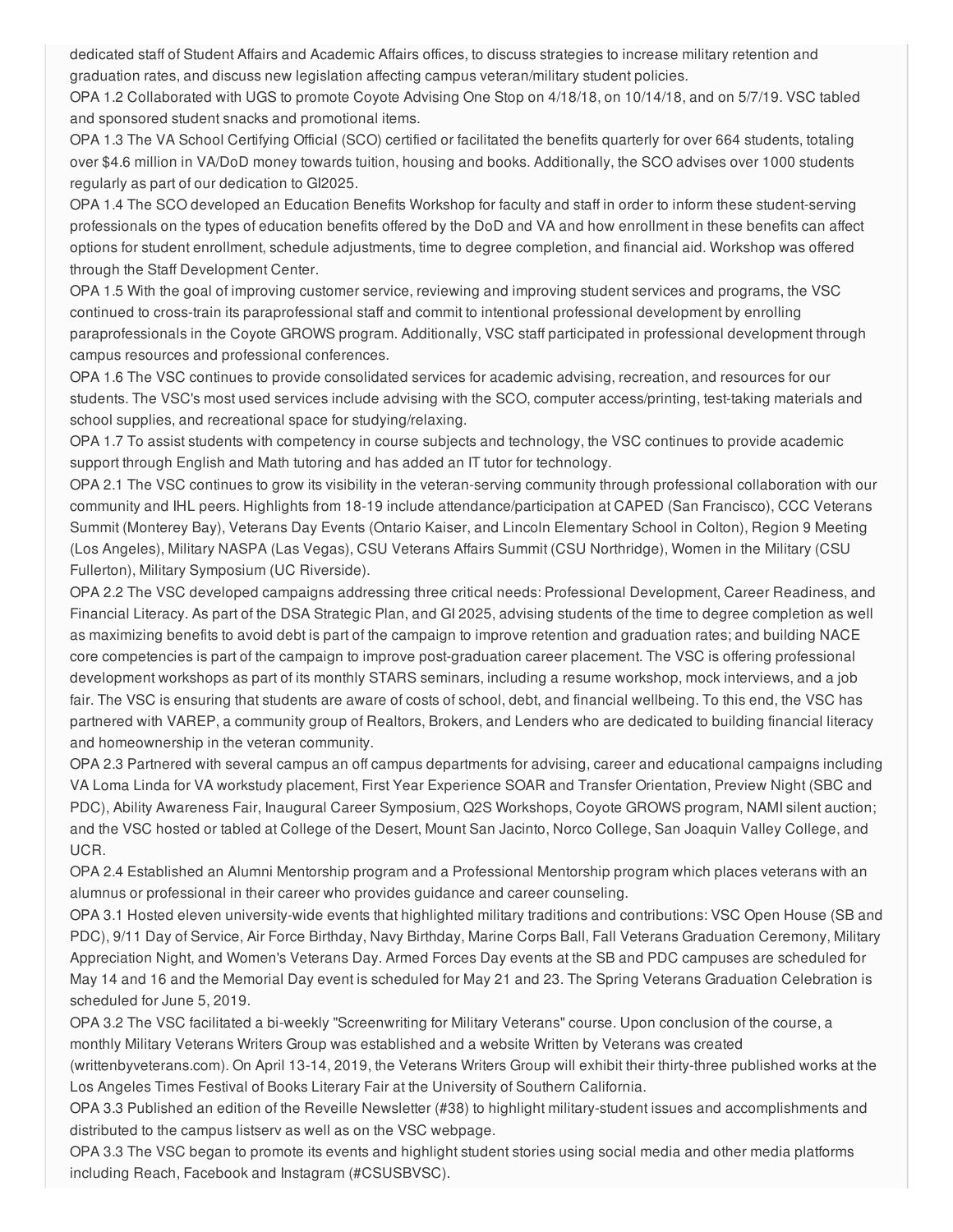OPA 4.1 Results of the 2018 VSC Customer Satisfaction Survey (N=140) indicate that an overwhelming majority of students use the VSC regularly and have a positive experience at the VSC: Seventy-one percent indicate that they use the VSC at least 1-3 times per week; 91% of respondents reported that their VSC experience is Very Good to Excellent; and 94% of respondents reported that the VSC staff are Very Helpful to Extremely Helpful. Computer replacements and a hydration station were among the most requested services/items as suggestions for improvements. Consequently, the VSC has replaced all 17 student and staff computer stations at the VSC, and expects a hydration station to be installed in the upcoming 19-20 year. OPA 4.2 The SB and PDC VSC's were open 5 days a week throughout the traditional school year and four days a week during the summer. Staff and paraprofessionals continuously helped identify and connect students to appropriate resources to meet their needs.

OPA 4.3 Tutors provided over 1,650 hours of tutoring, including English, Math, and IT tutoring. A satisfaction survey (N=62) found that overall 100% of students reported that their experience was excellent and helpful. Majority of students, 99%, reported that they walked away from their tutoring sessions with a better understanding of subject material that was reviewed. OPA 4.4 Provide students with regular access to computers and printing for schoolwork, benefits, and personal use.

Student Learning and Development Activities (SA)

SA 1.1 Provided 1,650 hours of tutoring.

SA 1.2 Provided 7,995 computer lab hours.

SA 2.1 Provided four orientation sessions specific to student veterans during SOAR. The PDC VSC provided session for transferring veterans from College of the Desert and another session at the San Bernardino Campus where they toured the University and VSC.

SA 2.2 Provided over 300 internship hours to CSUSB students and alumni.

SA 2.3 Introduced students to services and programing offered through the VSC.

SA 3.1 See OPA 3.1

SA 3.2 Hosted two STARS seminars on relationship building and self-reflection: Resilient Thinking (11/1/2018), and How to Find a Good Match (2/12/2019). Hosted three STARS seminars on professional development: Career Strategies for Veterans (10/9/2018), Conflict in the Workplace (1/29/2019), Resume Workshop for Veterans (3/14/2019).

SA 3.3 VSC provided co-curricular opportunities to engage students in professional development through the Professional Mentorship and Alumni Mentorship programs.

SA 3.4 The VSC hosted multiple programs that celebrate servicemembers and their contributions. Thanksgiving Baskets were distributed to those in need. Military Appreciation Night was hosted in collaboration with Athletics on 1/26/2019. Women's Veterans Day was celebrated from March 11-15, 2019.

SA 4.1 By meeting with the SCO, and other military-dedicated staff, students have been provided with tools to succeed in college, in career searching, and in financial security.

SA 4.2 By participating in the STARS seminars or the WBV group, students have been provided with opportunities to build skills necessary to express themselves creatively and assertively.

## 6. (untitled)

**Progress Towards Outcomes/Cumulative Findings: Describe the progress you have made toward your original SSI goals** and outcomes though winter quarter. Indicate clearly how student success was enhanced by your program or service/s. Be sure to include the measures you employed and evidence/data you collected for each outcome where appropriate.

Operational Measurements

1.1.1 With the assistance of the IT tutor, the VSC has recently updated its website (csusb.edu/veterans) to improve the presentation and flow of information available online.

1.1.2 On 2/14/2019, the VSC held meetings between Dr. Marshall Thomas from the CSUCO and the Student Veterans Organization, Dr. Morales, IVP Le Grande, Dean Seal, the AVPs, MPP, and military-dedicated staff of Student Affairs and Academic Affairs offices, to discuss strategies to increase military retention and graduation rates, and discuss new legislation affecting campus veteran/military student policies.

1.1.3 The SCO developed an Education Benefits Workshop for faculty and staff in order to inform these student-serving professionals on the types of education benefits offered by the DoD and VA and how enrollment in these benefits can affect options for student enrollment, schedule adjustments, time to degree completion, and financial aid. Workshop was offered through the Staff Development Center.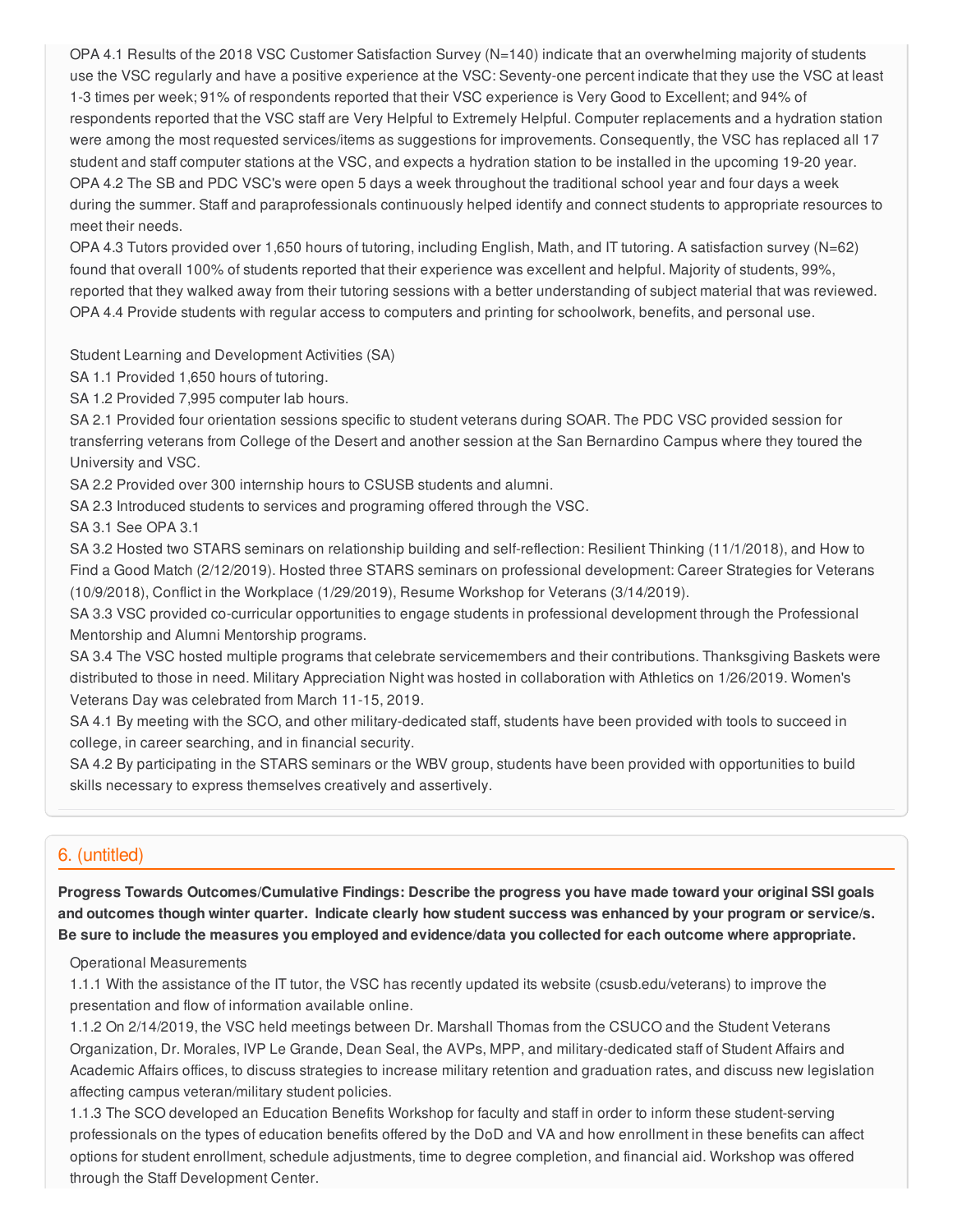1.1. 4 As of 4/10/2019, the VSC has had 8,673 visitors to both the SBC and PDC centers.

1.1.5 The VSC establish two advisory boards: A student advisory board (lead by the SVO) and a veterans advisory board (lead by faculty) to review services, research, and provide a voice for both students and faculty on the operations of the VSC. 1.2.1 10 (100%) paraprofessionals completed the Coyote GROWS survey which highlights skills learned at work that can be transferred to the classroom, vice-versa, and lists learning goals for the year.

1.2.2 Paraprofessional have been trained during two semi-annual staff retreats that cover communication, etiquette, customer service, resources, advocacy services and cultural awareness.

1.2.3 All staff and paraprofessionals have undergone training on Education Benefits, and responding to Acts of Violence.

1.3 The VSC has continued it Professional Mentorship program for veteran students, which pairs them with a career professional. Currently, 13 veterans are matched with a professional, or are on track to be matched with a professional, in their career.

1.4 A bi-weekly Military Veterans Screenwriters Course was held from September 2018 to March 2019. 15 recorded participants over the course of 10 lectures.

2.1 The VSC continues to grow its visibility in the veteran-serving community through professional collaboration with our community and IHL peers. Highlights from 18-19 include attendance/participation at CAPED (San Francisco), CCC Veterans Summit (Monterey Bay), Veterans Day Events (Ontario Kaiser, and Lincoln Elementary School in Colton), Region 9 Meeting (Los Angeles), Military NASPA (Las Vegas), CSU Veterans Affairs Summit (CSU Northridge), Women in the Military (CSU Fullerton), Military Symposium (UC Riverside).

2.2 The VSC developed campaigns addressing three critical needs: Professional Development, Career Readiness, and Financial Literacy. As part of the DSA Strategic Plan, and GI 2025, advising students of the time to degree completion as well as maximizing benefits to avoid debt is part of the campaign to improve retention and graduation rates; and building NACE core competencies is part of the campaign to improve post-graduation career placement. The VSC is offering professional development workshops as part of its monthly STARS seminars, including a resume workshop, mock interviews, and a job fair. The VSC is ensuring that students are aware of costs of school, debt, and financial wellbeing. To this end, the VSC has partnered with VAREP, a community group of Realtors, Brokers, and Lenders who are dedicated to building financial literacy and homeownership in the veteran community.

2.2.1 Partnered with several campus an off campus departments for advising, career and educational campaigns including VA Loma Linda for VA work study placement, First Year Experience SOAR and Transfer Orientation, Preview Night (SBC and PDC), Ability Awareness Fair, Inaugural Career Symposium, Q2S Workshops, Coyote GROWS program, NAMI silent auction; and the VSC hosted or tabled at College of the Desert, Mount San Jacinto, Norco College, San Joaquin Valley College, and UCR.

3.1.1 The VSC sponsored nine campus-wide events that highlighted military traditions attended by 1,686 individuals.

3.1.2 The VSC sponsored community engagement opportunities on 9-11 Day of Service, and Memorial Day.

3.2 The VSC has facilitated several workshops for students to build NACE core competencies, and to develop team-building skills and critical-thinking-skills.

4.1 Seven veterans were placed in VA work study with the VA Loma Linda, in various administrative, health care, and support roles that will utilize the skills learned in the classroom while being provided OJT and real world experience.

4.2 School Certifying Official role has greatly increased the foot traffic to the VSC and reduced the need to refer many students to other offices.

4.3 As the mission of the Screenwriting Course, and the ongoing Veterans Writers Group, the VSC has provided opportunities for students to work creatively using writing and journal entry, which assist students with redirecting thoughts and creativity towards self-expression and project completion.

#### Student Learning and Development Measurements

1.1.1 An audit of Tutoring Satisfactory Surveys revealed that 1,650 hours of tutoring were provided. 62 students completed tutoring session evaluations. 99% of post-satisfaction survey respondents reported a better understanding of their coursework. Access to computer/printing is still the most utilized service at the VSC.

1.1.3 Provided 1,650 hours of peer tutoring.

1.1.4, 1.2.1 A review of computer data revealed the VSC provided 7,995 computer lab hours.

1.1.5, 1.2.2 The annual Customer Satisfaction Survey will be administered Spring Quarter 2019. Last year's survey revealed that 91% of respondents reported a positive experience receiving assistance through the center.

2.1 The VSC provided seven sessions specific to student veterans and military-affiliated students during SOAR. 79 new student veterans and military-affiliated students attended the sessions. As part of our student outreach, the VSC hosted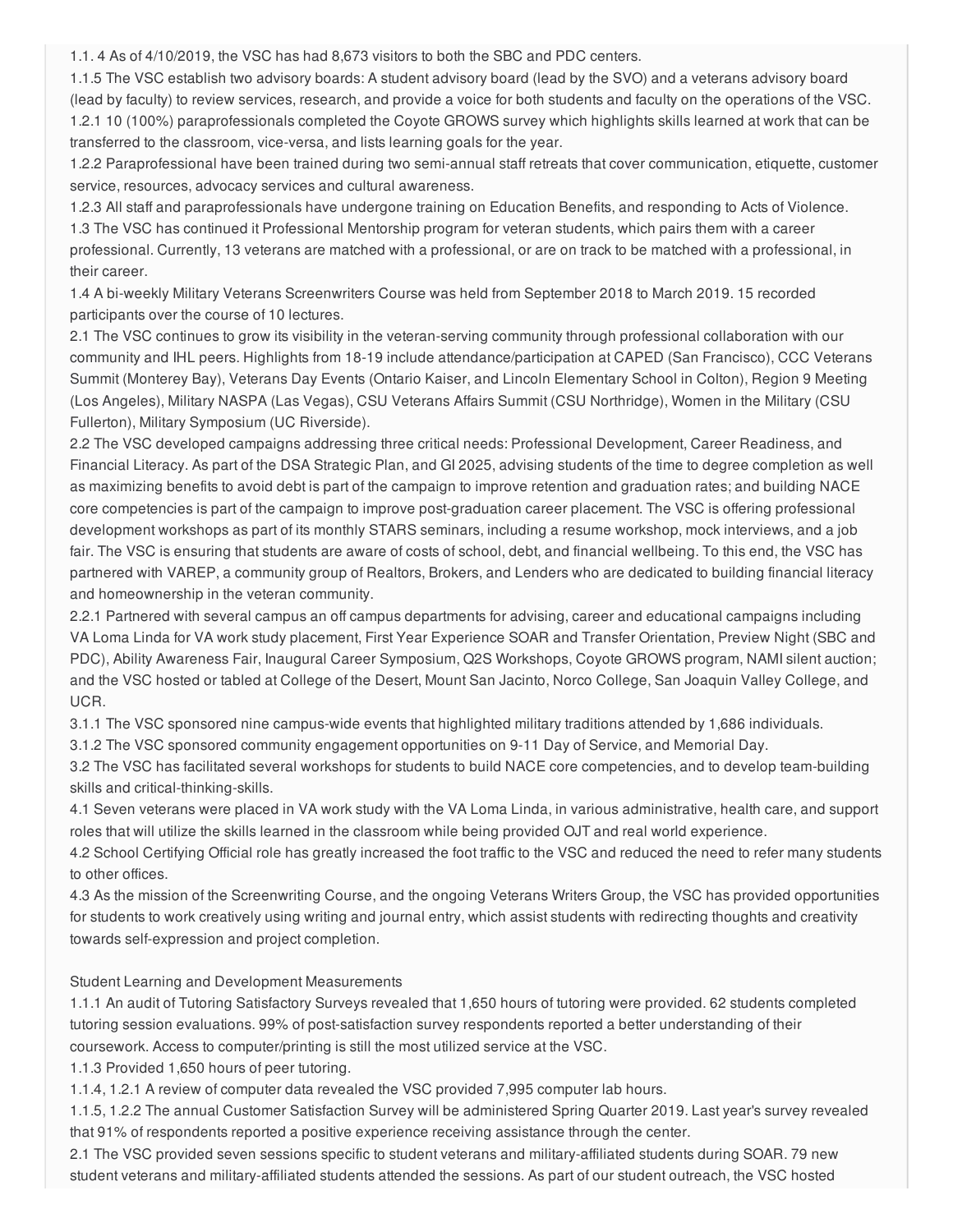Preview Day and Homecoming. Participated in ASR's preview day, and tabled at Athletic's Homecoming. Over 200 students visited for Preview Day.

2.1 All 79 participates completed Kahoot quizzes, which revealed that students averaged scored of 77% on VSC programs and services.

2.2 Collaborated twice with UGS to co-sponsor the Academic Fair to provide one-stop shop Graduation Advising.

2.3.1 Over 500 students attended the two Academic Fairs combined.

3.1 Sponsored twelve campus-wide events that highlighted the VSC and military, with 2,397 attendees.

3.1 As measured through compiled data from sign-in sheets and Qualtrics, this represents a 1% increase in participation over the prior year.

3.2 Hosted two STARS seminars on relationship building and self-reflection: Resilient Thinking (11/1/2018), and How to Find a

Good Match (2/12/2019). Hosted three STARS seminars on professional development: Career Strategies for Veterans (10/9/2018), Conflict in the Workplace (1/29/2019), Resume Workshop For Veterans (3/14/2019). The following are scheduled to be completed by the Spring 2019 academic quarter: Mock Interviews (4/30/2019) and Job Fair (5/07/2019) and Overcoming Test Anxiety (6/4/2019).

3.2.1 The sign-in sheets revealed that there were 14 attendees at the skill building seminars.

3.2.2 The sign-in sheets revealed that there were 45 attendees at the professional development seminars. Conflict in the Workplace seminar targeted specific NACE core competencies such as critical thinking, communication, collaboration, and professionalism.

3.3 Produced and distributed 1 Reveille newsletters with 6 articles about campus events, services and student stories. Began to use social media campaigns to feature services, student stories and events.

3.3 Reveille sent out to campus list serve with over 2000 recipients. Established a large Instagram (#CSUSBVSC) footprint over the past year with 215 followers.

4.1 The VSC was able to connect 13 veterans with professional mentors using the ACP Mentorship Service. The VSC arranged 10 students to interview with the VA Loma Linda for VA work study positions within various administrative, health care, and support roles. The students will utilize the skills learned in the classroom while being provided OJT and real world experience.

4.1 Out of 13 participants, 7 completed a post-satisfaction survey. 86% agreed that the program content met objectives. 72% of post-satisfaction survey respondents reported an increase in knowledge and/or skills. As of 4/10/2019, seven of the ten veterans have received placement at the VA, and will be asked to participate in the Coyote GROWS assessment to build on transferable skills, and create expectations for learning outcomes. Mentorship programs focused on NACE core competencies such as career-pathways, professionalism, and leadership.

4.2 The VSC and Andreas Kossak, Adjunct Professor Communication Studies Department, provided a Military Veterans Screenwriters Course. Six additional volumes will be added to the Written By Veterans label, totaling 33 books published since 2015.

4.2 As of 4/10/19, thirty-three books are published under Written By Veterans logo. All published authors are members of the Veterans Writers Group. The group has showcased at the High Desert Book Festival (11/3/2018) and will showcase their books at the LA Times Festival of Books on 4/13/2019 - 4/14/2019.

# 7. (untitled)

**Recommendations for Continual Improvement/Action Plan: Based on the analysis of your assessment results, what** actionable steps can be taken to make improvements? How can you improve students' achievement of the SLO or your **office's performance in terms of operations? What is your expected timeline?**

STARS SEMINARS

- Program content relevant to their interests
- Audience participation

Evaluation forms indicated that topics presented were relevant to the interests of the participants. The evaluation forms include a question "What topics would you like in the future?" The evaluation forms have been analyzed and the most popular topics have been identified, which include more topics about relationships and interpersonal communication, and professional development. During the summer, subject matter experts will be identified for the 2019 -2020 academic year. With more focus on topics that are of interest to our students, we anticipate an increase in student participation.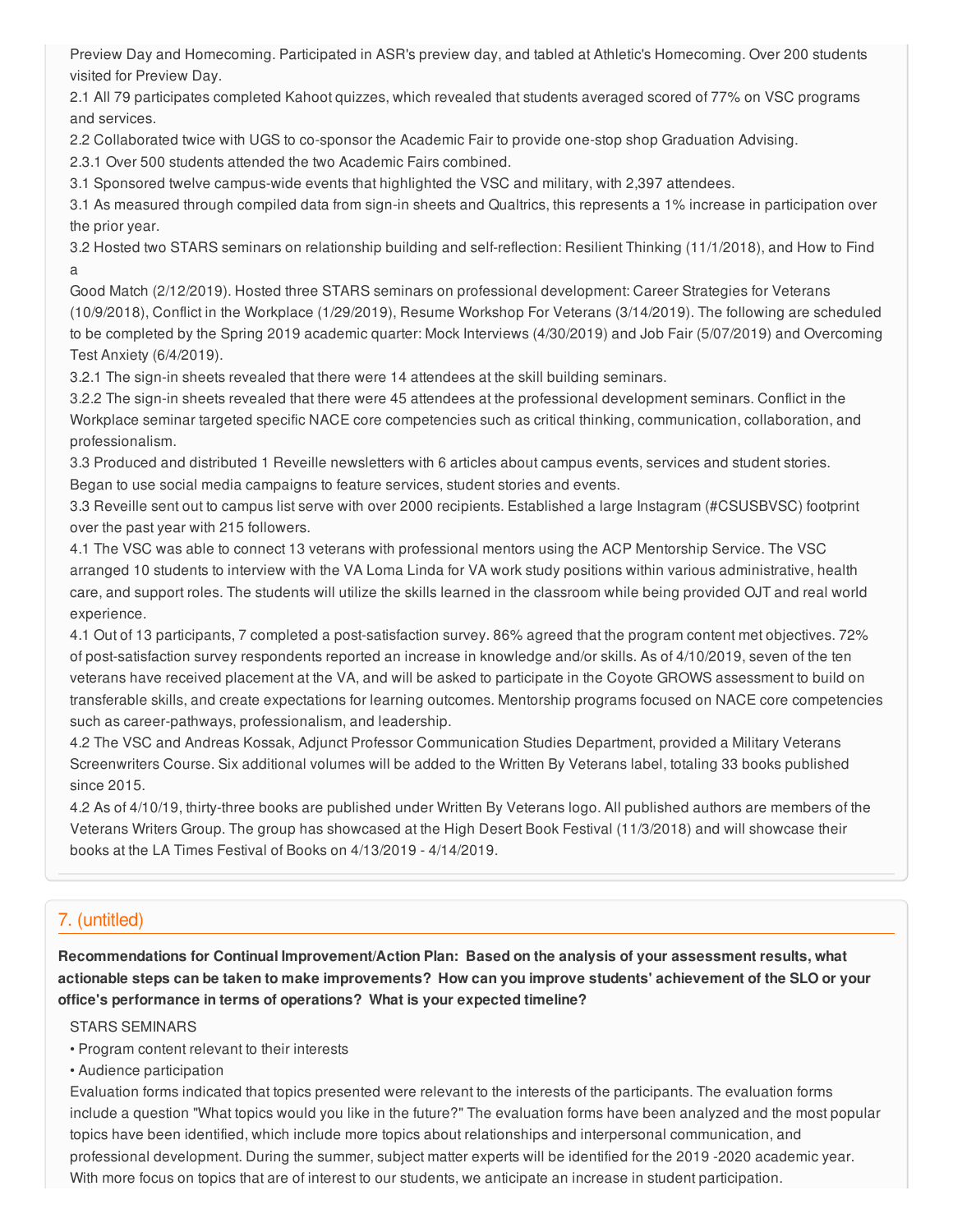### OUTREACH AND PARTICIPATION

• Reformat the newsletter

• Increase social media

Last year, a team of MBA students reviewed programs and services at the VSC and made several recommendations for outreach and participation, two of which address outreach and participation: Change the format of the Reveille newsletter, and increase our social media presence. The VSC has already worked on improving our social media campaigns, especially on IG. The VSC will work with our IT tech to develop a new newsletter format, using Mail Chimp to distribute the newsletter. The VSC is committed to better marketing strategies including distribution of information, social media, and promotional material. Strategies are being developed during the summer to increase participation in the seminars.

### SPACE

- Maximize space
- Reassess floorplans

The acquisition of floor space has challenged the VSC to revisit floorplans to maximize the usage of space.

Resources for Continual Improvement/Action Plan: What additional resources, if any, are needed to bring the above **continual improvements to fruition?**

The VSC may need to request one-time funding for key renovations, and infrastructure updates. The technological demand at the VSC is critical, and data and electricity are not placed uniformly throughout the center. Nor are all the data outlets reliable.

# 8. (untitled)

Challenges: If applicable, please list any significant challenges encountered that have affected your ability to fully implement your intended activities or to reach your articulated outcomes. Please also indicate if you need assistance in **addressing these challenges.**

Veterans Advisory Board:

- Recruit and retain an advisory board of students, faculty and staff
- Host regular advisory board meetings

Although the VSC has made some significant progress in establishing both a student advisory board and a faculty-lead advisory board, we are still challenged with developing mutual levels of oversight and how each board can partner to guide the mission and vision, without operating individually.

Additionally, the VSC will need to work diligently to maintain an advisory board of veteran students, military-affiliated students, and other stakeholders.

The VSC has faced several challenges in the 2018-2019 academic year:

• The VSC is in dire need of a permanent budget solution to the perennial shortage in personnel benefits. Annually, the VSC has to request supplemental funds to cover the cost of benefits for staff, which would otherwise cut significantly into our operational budget.

• The VSC continues to rely heavily on volunteer and student employment to power its operations and complete daily office management at both SBC and PDC. The VSC is hopeful that a staff member can be hired to oversee PDC operations, and that a staff member can be recruited to assist with SBC operations.

• The VSC has been charged with recreating its mission and vision. As part of ongoing assessment of department programs, the VSC has developed an assessment plan with the DSA Assessment Coordinator, and will work to meet the goals and outcomes laid out in the assessment plan.

• As a long term goal, the VSC is dedicated to establishing two awareness programs: Vet Net Ally, and a cultural sensitivity workshop for faculty/staff. The goal of these programs is to "train" faculty and staff on how to work with service members, and be sensitive to the unique needs of this population, and to establish a network of safe zones around campus that students may use to seek support, report bias or discrimination, and to voice concerns.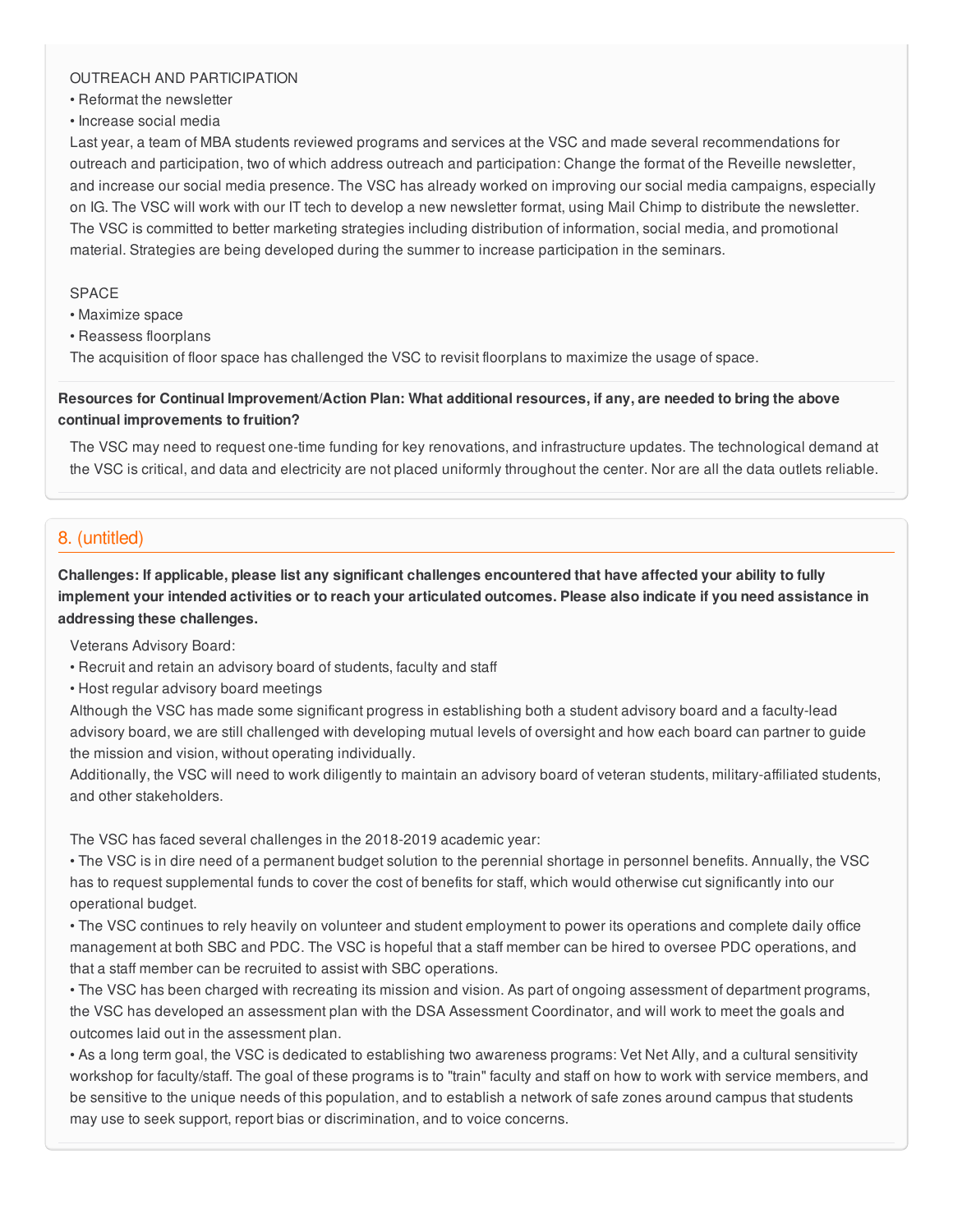## 9. Budget Summary with Alignment to Outcomes and Activities

Budget Summary: Please account for all expenditures of SSI funds for this project using the SSI Annual Report Budget **Summary Template. (The template can be found at <http://ssi.csusb.edu/assessment>.) Upload your completed summary here.**

[SSI\\_Budget\\_2018-2019\\_Veterans\\_Success\\_Center.xlsx](https://surveygizmoresponseuploads.s3.amazonaws.com/fileuploads/98679/3939151/241-cff7d8a908c493c03a8bc3a141a355e1_SSI_Budget_2018-2019_Veterans_Success_Center.xlsx)

## 10. (untitled)

Check-in/Usage Report: Please upload any check-in or usage data you have for students who have engaged with your project/program since July 1 through the end of winter quarter. Uploads should be in Excel and include, at minimum, **students' CoyoteIDs; password-protected SPSS files may be submitted via email to Institutional\_Research@csusb.edu.** Additional information such as date(s) of visit(s)/interaction(s) and students' names would also be helpful. (The Office of Institutional Research is working to establish an overall assessment of SSI; to do this, we need your help in collecting and **sharing students' engagement with and usage of SSI-funded projects and programs.)**

## 11. Thank You!

#### **New Send Email**

Apr 12, 2019 12:45:06 Success: Email Sent to: aramirez@csusb.edu,aramirez@csusb.edu